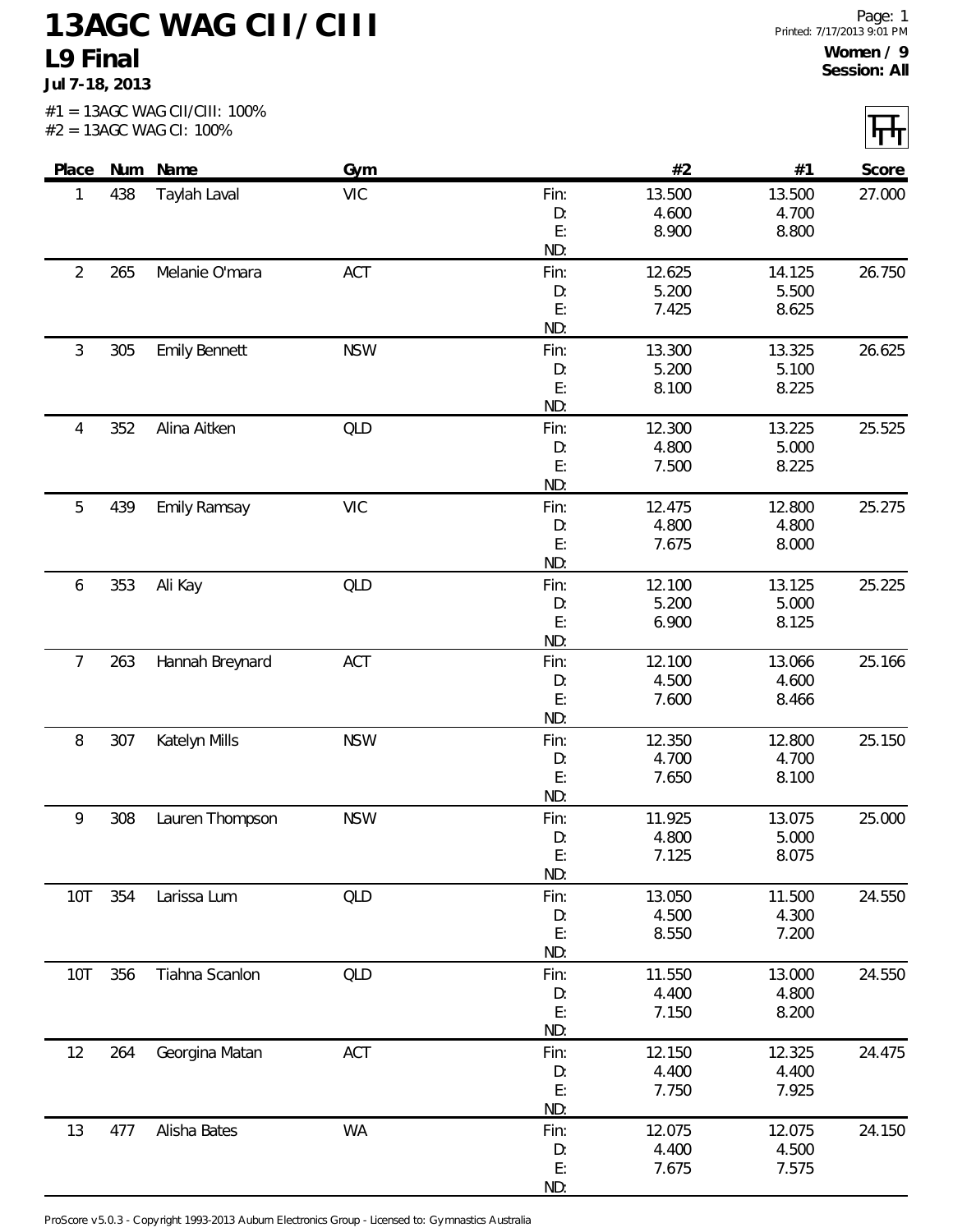## **13AGC WAG CII/CIII L9 Final**

**Jul 7-18, 2013**

| Place |     | Num Name          | Gym        |          | #2              | #1              | Score  |
|-------|-----|-------------------|------------|----------|-----------------|-----------------|--------|
| 14    | 310 | Olivia Tripi      | <b>NSW</b> | Fin:     | 11.975          | 12.100          | 24.075 |
|       |     |                   |            | D:       | 3.600           | 3.700           |        |
|       |     |                   |            | E:       | 8.375           | 8.400           |        |
|       |     |                   |            | ND:      |                 |                 |        |
| 15    | 436 | Morgan Baum       | <b>VIC</b> | Fin:     | 12.550          | 11.450          | 24.000 |
|       |     |                   |            | D:       | 4.000           | 4.000           |        |
|       |     |                   |            | E:       | 8.550           | 7.450           |        |
|       |     |                   |            | ND:      |                 |                 |        |
| 16    | 435 | Brianne Allen     | <b>VIC</b> | Fin:     | 12.575          | 10.700          | 23.275 |
|       |     |                   |            | D:<br>E: | 5.200<br>7.375  | 4.500<br>6.200  |        |
|       |     |                   |            | ND:      |                 |                 |        |
| 17T   | 355 | Chelsi Mikeska    | QLD        | Fin:     | 11.300          | 11.475          | 22.775 |
|       |     |                   |            | D:       | 3.000           | 3.100           |        |
|       |     |                   |            | E:       | 8.300           | 8.375           |        |
|       |     |                   |            | ND:      |                 |                 |        |
| 17T   | 358 | Breanna Walker    | <b>QLD</b> | Fin:     | 12.050          | 10.725          | 22.775 |
|       |     |                   |            | D:       | 3.900           | 3.300           |        |
|       |     |                   |            | E:       | 8.150           | 7.425           |        |
|       |     |                   |            | ND:      |                 |                 |        |
| 17T   | 480 | Nicole De Vries   | <b>WA</b>  | Fin:     | 11.350          | 11.425          | 22.775 |
|       |     |                   |            | D:       | 4.800           | 4.800           |        |
|       |     |                   |            | E:       | 6.550           | 6.625           |        |
|       |     |                   |            | ND:      |                 |                 |        |
| 20    | 311 | Piper Weeding     | <b>NSW</b> | Fin:     | 11.125<br>3.900 | 11.575<br>4.000 | 22.700 |
|       |     |                   |            | D:<br>E: | 7.225           | 7.575           |        |
|       |     |                   |            | ND:      |                 |                 |        |
| 21    | 437 | Jessica Bottomley | <b>VIC</b> | Fin:     | 11.225          | 11.025          | 22.250 |
|       |     |                   |            | D:       | 4.200           | 3.600           |        |
|       |     |                   |            | E:       | 7.025           | 7.425           |        |
|       |     |                   |            | ND:      |                 |                 |        |
| 22    | 440 | Karina Schiller   | <b>VIC</b> | Fin:     | 10.800          | 11.400          | 22.200 |
|       |     |                   |            | D:       | 2.500           | 2.800           |        |
|       |     |                   |            | E:       | 8.300           | 8.600           |        |
|       |     |                   |            | ND:      |                 |                 |        |
| 23    | 479 | Rachal Camilleri  | <b>WA</b>  | Fin:     | 10.125          | 11.675          | 21.800 |
|       |     |                   |            | D:<br>E: | 3.800<br>6.325  | 4.600<br>7.075  |        |
|       |     |                   |            | ND:      |                 |                 |        |
| 24    | 313 | Harriet Crowley   | <b>NSW</b> | Fin:     | 10.275          | 11.450          | 21.725 |
|       |     |                   |            | D:       | 3.400           | 4.200           |        |
|       |     |                   |            | E:       | 6.875           | 7.250           |        |
|       |     |                   |            | ND:      |                 |                 |        |
| 25    | 357 | Lauren Tam        | <b>QLD</b> | Fin:     | 10.325          | 11.300          | 21.625 |
|       |     |                   |            | D:       | 3.400           | 3.900           |        |
|       |     |                   |            | E:       | 6.925           | 7.400           |        |
|       |     |                   |            | ND:      |                 |                 |        |
| 26    | 359 | Hannah Cottle     | <b>QLD</b> | Fin:     | 11.125          | 10.125          | 21.250 |
|       |     |                   |            | D:       | 2.900           | 2.600           |        |
|       |     |                   |            | E:       | 8.225           | 7.525           |        |

ND:

ProScore v5.0.3 - Copyright 1993-2013 Auburn Electronics Group - Licensed to: Gymnastics Australia